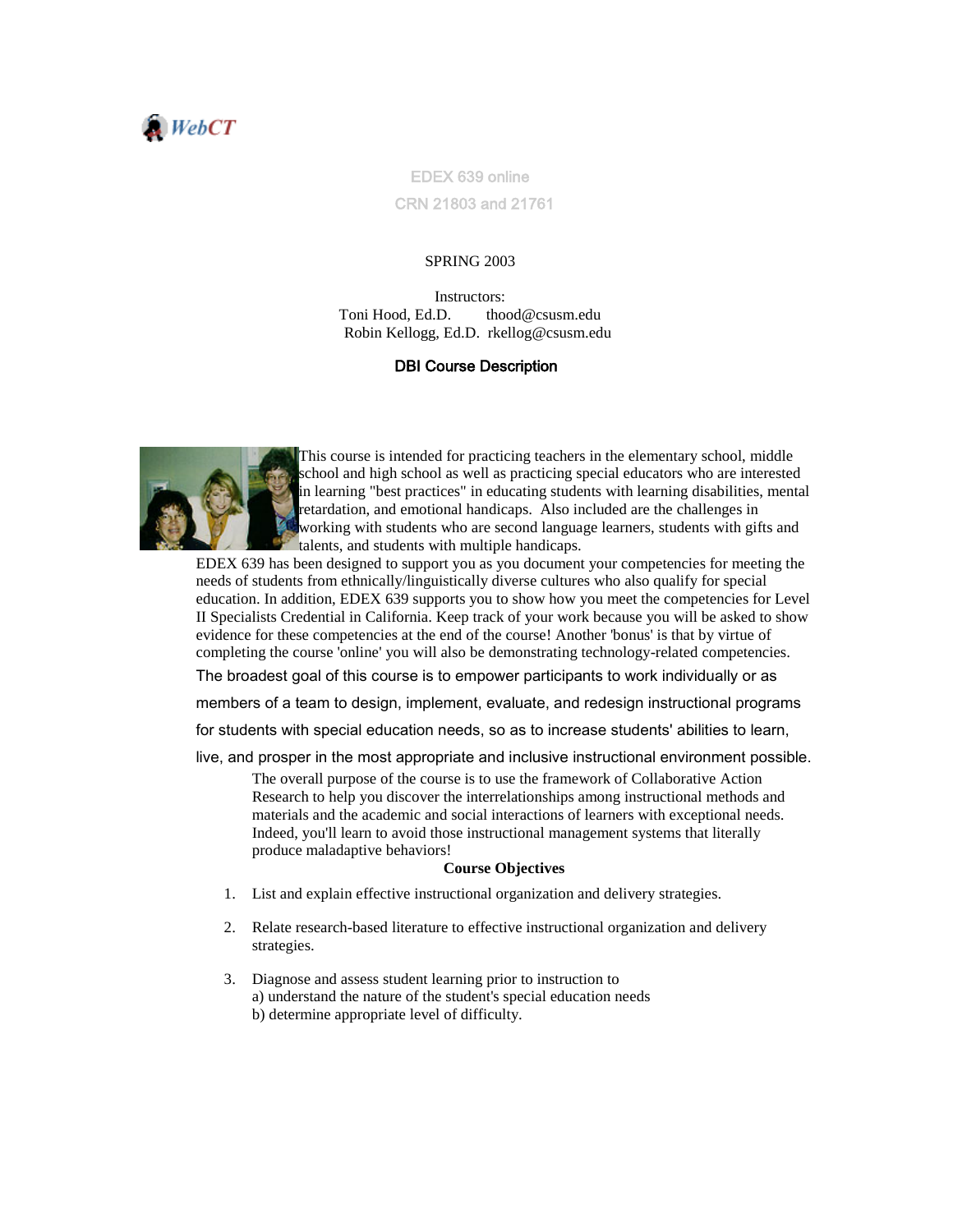- 4. Design an effective instructional organization and delivery strategies to improve student learning.
- 5. Design a measurement system to a) assess a special student's learning during instruction,
	- b) monitor student progress,
	- c) make data-based decisions,
	- d) alter instructional strategies as needed, and
	- e) summarize results using a professional reporting system.

# Mission Statement of the College of Education, Cal State San Marcos

The mission of the College of Education Community is to transform public education by preparing thoughtful educators advancing professional practice. We are committed to the democratic principles of educational equity and social justice for all learners, exemplified through reflective teaching, learning, and service. We value diversity, collaboration, professionalism, and shared governance.

### **Infused Competencies**

### **Authorization to Teach English Learners Senate Bill (SB) 2042**

This credential program has been specifically designed to prepare teachers for the diversity of languages often encountered in California public school classrooms. The authorization to teach English learners is met through the infusion of content and experiences within the credential program, as well as additional coursework. Students successfully completing this program receive a credential with authorization to teach English learners. See "Authorization to Teach English Learners Competencies." (Approved by CCTC in SB 2042 Program Standards, August 02)

## **Special Education**

Consistent with the intent to offer a seamless teaching credential in the College of Education, this course will demonstrate the collaborative infusion of special education competencies that reflect inclusive educational practices.

## **Technology**

This course infuses technology competencies to prepare our candidates to use technologies, emphasizing their use in both teaching practice and student learning. Candidates are expected to use technology as part of their professional practice, as well as to research the topics discussed in this course.

#### **Accommodation for Disabilities**

Students requiring reasonable accommodations need to contact Disabled Student Services in order to make the necessary arrangements. This organization is located in Craven Hall, room 5025a, and can be reached by telephone at (760) 750-4905 or (760) 750-4909 (TDD users).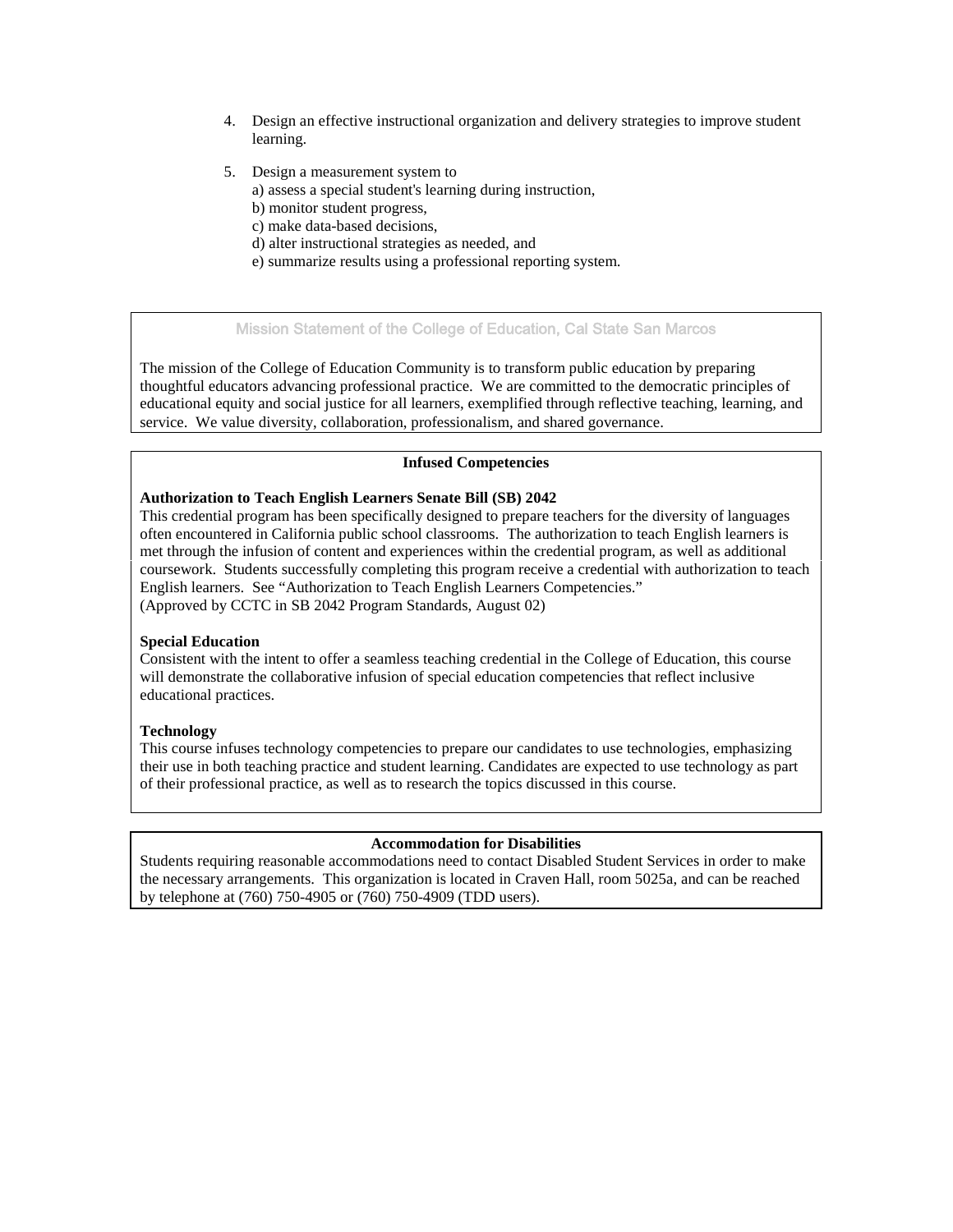

Key: DB = Discussion Board PM = Private Mail SHP = Student Hompepage

| Week of $1/27$ | · Attend Orientation at CSUSM on January<br>$25th$ from 9-11:30AM in University Hall<br>271;<br>· Purchase textbooks<br>· Purchase Appendix A from instructor (50<br>cents)<br>· Post Brief Autobiography (DB)<br>· Review Syllabus and Course Modules,<br>· Print a copy of this schedule<br>· Read Appendix A: Monitoring Approaches<br>(Handout)<br>· Read Sagor Text (Yes, ALL of it!)<br>· Read Collaborative Action Research<br>Introduction<br>· Begin NIH Module<br>(http://cme.nci.nih.gov/)<br>· Read and Complete Module I<br>Complete Focus Questions #1 (PM)<br>· Post Professional Contribution #1 (DB) (1<br>point) |
|----------------|------------------------------------------------------------------------------------------------------------------------------------------------------------------------------------------------------------------------------------------------------------------------------------------------------------------------------------------------------------------------------------------------------------------------------------------------------------------------------------------------------------------------------------------------------------------------------------------------------------------------------------|
| Week of $2/3$  | · Read Lovitt(first half)<br>· Read and Complete Module 2<br>· Post Description of Teacher (YOU!) to<br>your Homepage (HP)<br>· Post Thorough description of the<br>ages/grade levels of your students on your<br>Homepage (HP)<br>Continue NIH Module until Certificate of<br>Completion is achieved this week<br>· Complete Focus Question #2 (PM)<br>· Post Description of Setting to your<br>Homepage (HP)(3 points)                                                                                                                                                                                                           |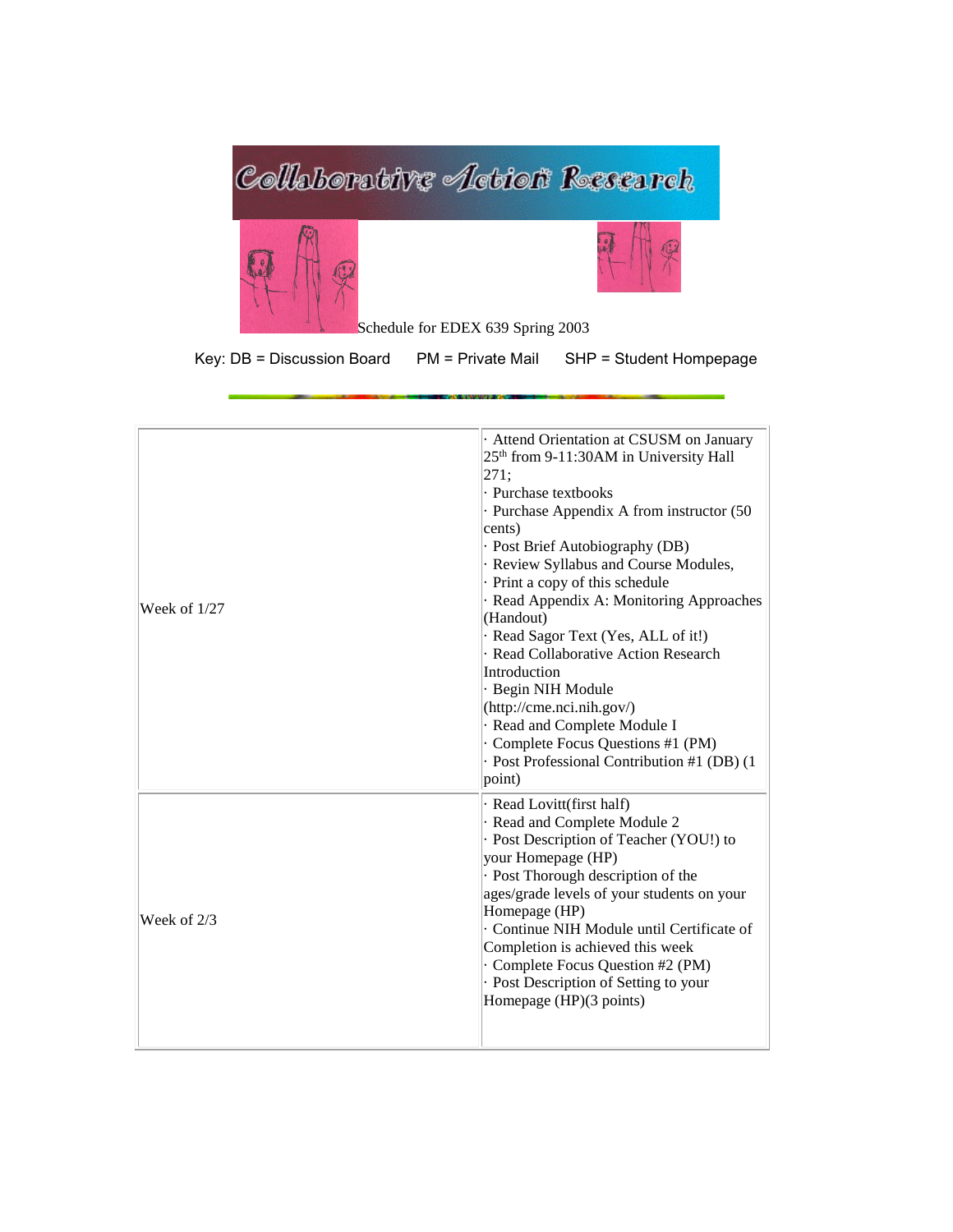| Week of $2/10$ | · Complete Lovitt Text<br>· Post Description of your CURRICULUM<br>to HP<br>- Post DBI Part II - Philosophy to your HP(3)<br>points)<br>Make 2 copies of NIH Certificate of<br>Completion (One for your own records; One<br>to bring to your Instructor(s) at the time of<br>your DBI Face-to-Face Conference in<br>March)<br>Complete Evaluation of Web-based<br>Resources #1 (DB) (1 point) |
|----------------|-----------------------------------------------------------------------------------------------------------------------------------------------------------------------------------------------------------------------------------------------------------------------------------------------------------------------------------------------------------------------------------------------|
| Week of 2/17   | · Read & Complete Module 3<br>· Complete Focus Question #3 (PM)<br>· Post DBI Part III - Description of Learners<br>$(HP)$ (3 points)                                                                                                                                                                                                                                                         |
| Week of 2/24   | · Read and Complete Module #4<br>· Complete Focus Question #4 (PM)<br>· Post DBI Part IV-Monitoring (HP)(3<br>points)<br>· Post Professional Contribution #2 (DB) (1<br>point)                                                                                                                                                                                                                |
| Week of 3/3    | Collect data<br>· Verify monitoring system 'works'<br>- Post Evaluation of Web-based Resources<br>(DB)(1 point)                                                                                                                                                                                                                                                                               |
| Week of 3/10   | · Read and Complete Module #5<br>Complete Focus Question #5 (PM)<br><b>Continue Data Collection</b><br>· Post DBI Part V- ABCs and Es of DBI<br>(HP)(3 points)                                                                                                                                                                                                                                |
| Week of $3/17$ | · Read and Complete Module #6<br>· Complete Focus Question #6 (PM)<br>· Continue Data Collection<br>· Implement Interventions<br>· Monitor Progress<br>- Post Evaluation of Web-based Resources<br>$\#3$ (1 point)                                                                                                                                                                            |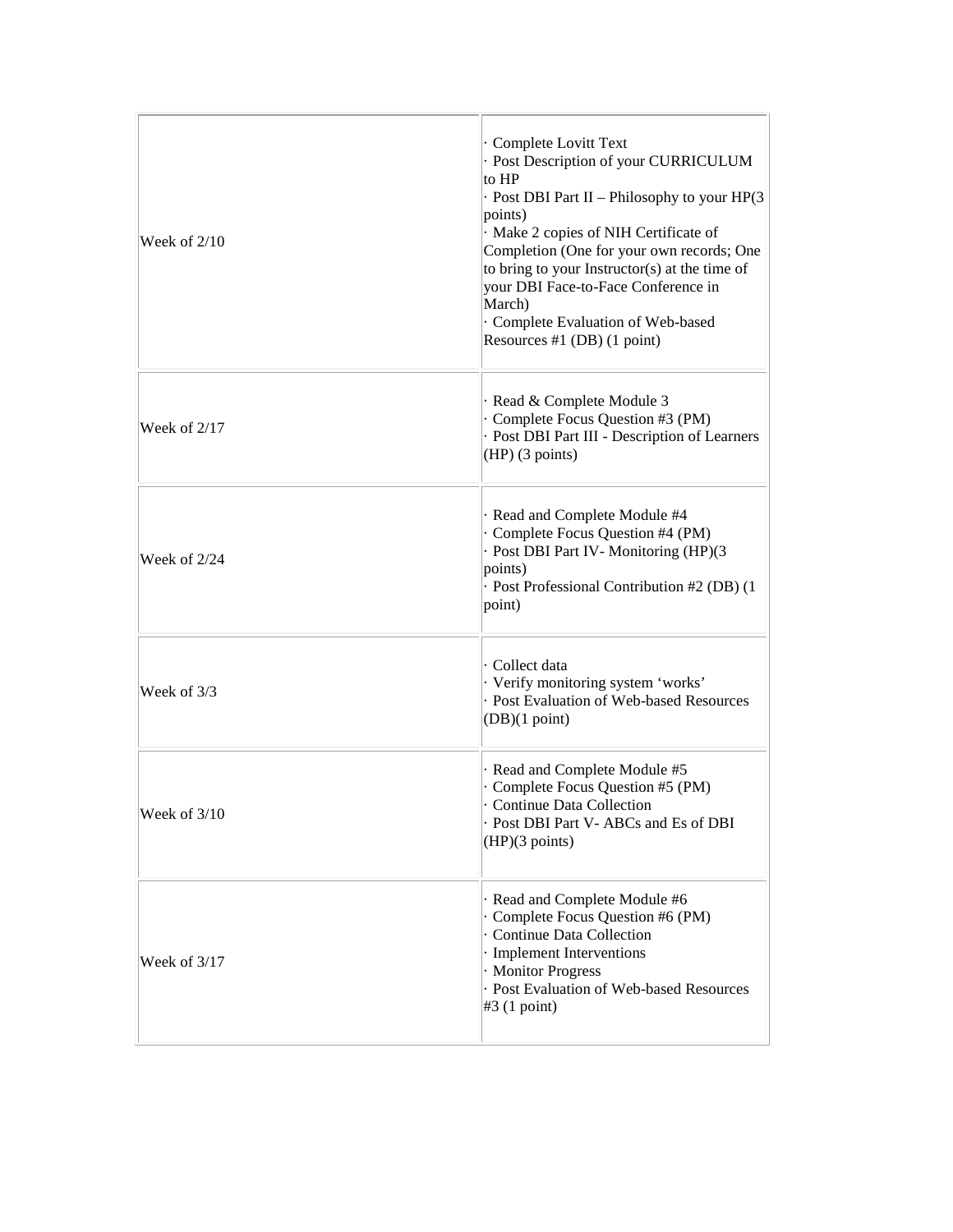| Week of $3/24$ | · Continue Data Collection!<br>· Read and Complete Module #7<br>· Complete Focus Question #7 (PM)<br>· Post DBI Part VI - Making Data-Based<br>Decisions (HP)(3 points)<br>· DBI FACE-TO-FACE CONFERENCES<br>AT Cal State campus (Wednesday, March<br>26th from 5-7:30 in University Hall 458, per<br>your reserved time TBD) |
|----------------|-------------------------------------------------------------------------------------------------------------------------------------------------------------------------------------------------------------------------------------------------------------------------------------------------------------------------------|
| Week of 3/31   | *Continue Data Collection!<br>· Read and Complete Module #8<br>Complete Focus Question #8 (PM)<br>· Redesign DBI, if necessary<br>· Post Professional Contribution #3 (DB) (1<br>point)                                                                                                                                       |
| Week of 4/7    | Continue data collection<br>· Continue ABC Analysis<br>- Post Evaluation of Web-based Resources<br>$#4$ (1 point)<br>· Professional Contribution #4 (DB) (1<br>point)<br>NOTE: PUBLIC SCHOOL SPRING<br><b>BREAK WEEK OF 4/14 - NO</b><br><b>ASSIGNMENTS DUE</b>                                                               |
| Week of 4/21   | Read and Complete Module #9<br>Complete Focus Question #9 (PM)<br>· Post Professional Contribution #5 (DB) (1<br>point)<br>- Post Evaluation of Web-based Resources<br>#5(1 point)<br>Continue data collection<br>Continue ABC Analysis                                                                                       |
| Week of 4/28   | · Read and Complete Module #10<br>Complete Focus Question #10 (PM)<br>Post DBI Summary (HP)(3 points)<br>· Edit DBI Project on Web<br>· Update HP with any new information re:<br>data collected                                                                                                                              |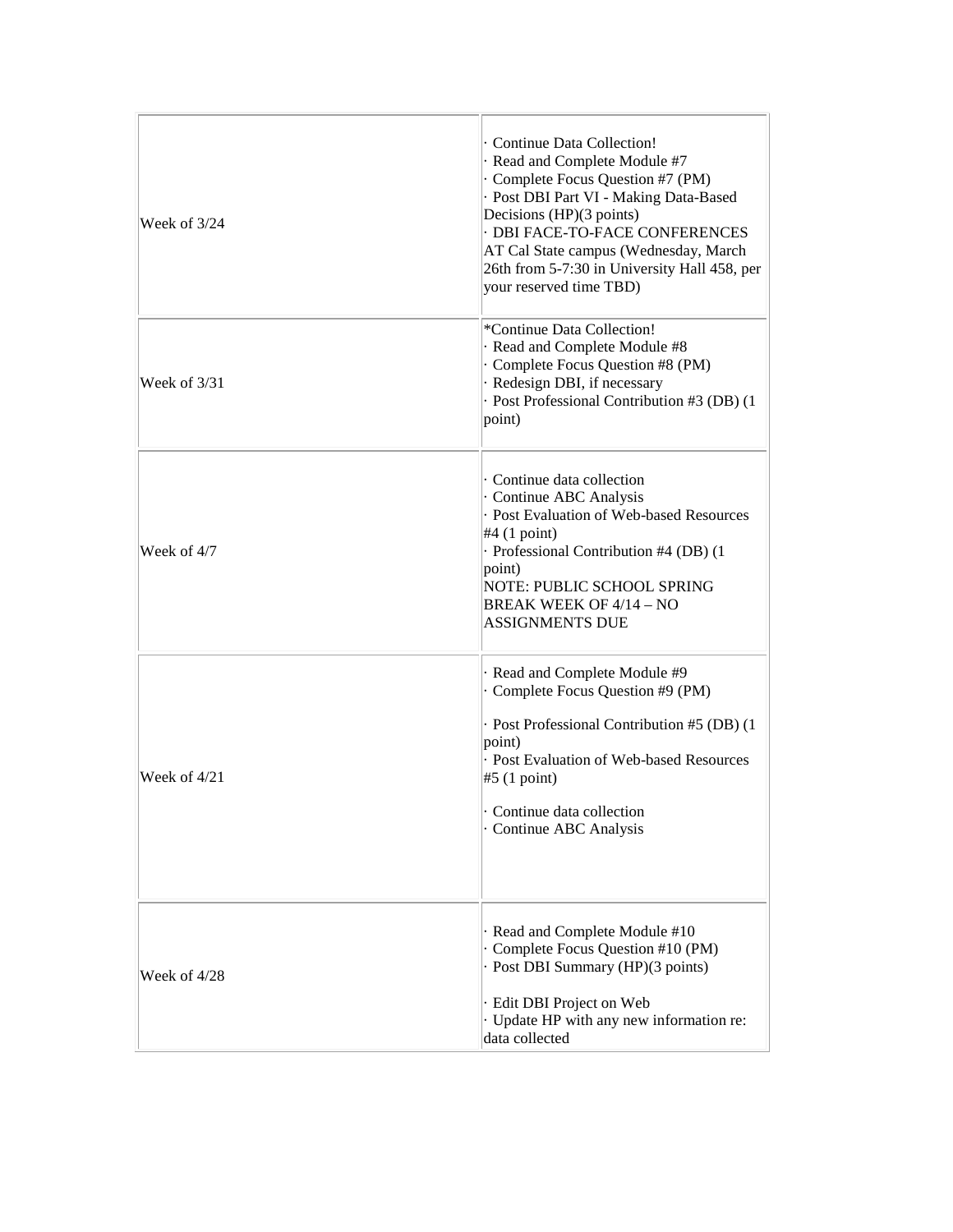| Week of 5/5                                                                                                                                                                                                                                                                                                    | · Complete Post-Test Part I: The Wheel of<br>DBI Knowledge (PM) (10 points)<br>· Complete Post-test Part II: The ABCs of<br>DBI (PM)(2 points) and Case Study<br>responses re: Irene, Kitty, Judy, Jake, Jose,<br>Randy (3 points each / 18 points total)<br>· Do FINAL Edits DBI Project on Web (In<br>preparation for next week's poster session,<br>these must be to the instructor by Thursday!)<br>- Post any updates on HP re: additional data<br>collected |
|----------------------------------------------------------------------------------------------------------------------------------------------------------------------------------------------------------------------------------------------------------------------------------------------------------------|-------------------------------------------------------------------------------------------------------------------------------------------------------------------------------------------------------------------------------------------------------------------------------------------------------------------------------------------------------------------------------------------------------------------------------------------------------------------|
| Week of $5/12$                                                                                                                                                                                                                                                                                                 | CAR/DBI Poster Session and Online<br>Presentations at Cal State San Marcos (May<br>2nd from 5:00-7:30 PM in University Hall<br>$(271)$ 10 points)<br>· Complete Culminating Essay and send to<br>instructor (PM) (5 points)<br>· Using the Competency Grid, complete a<br>Self-Assessment of the competencies you<br>demonstrated as a result of this experience.<br>Complete Online Course Evaluation                                                            |
| Note to students: Be sure to EXPAND the link for<br>this schedule to view the Assignment Expectations,<br>and Directions for Sending Assignments. Simply<br>click the BLUE TRIANGLE next to Part 3: Schedule<br>of Weekly DBI Assignments and DBI Coursework in<br>the Table of Contents of the Syllabus link. |                                                                                                                                                                                                                                                                                                                                                                                                                                                                   |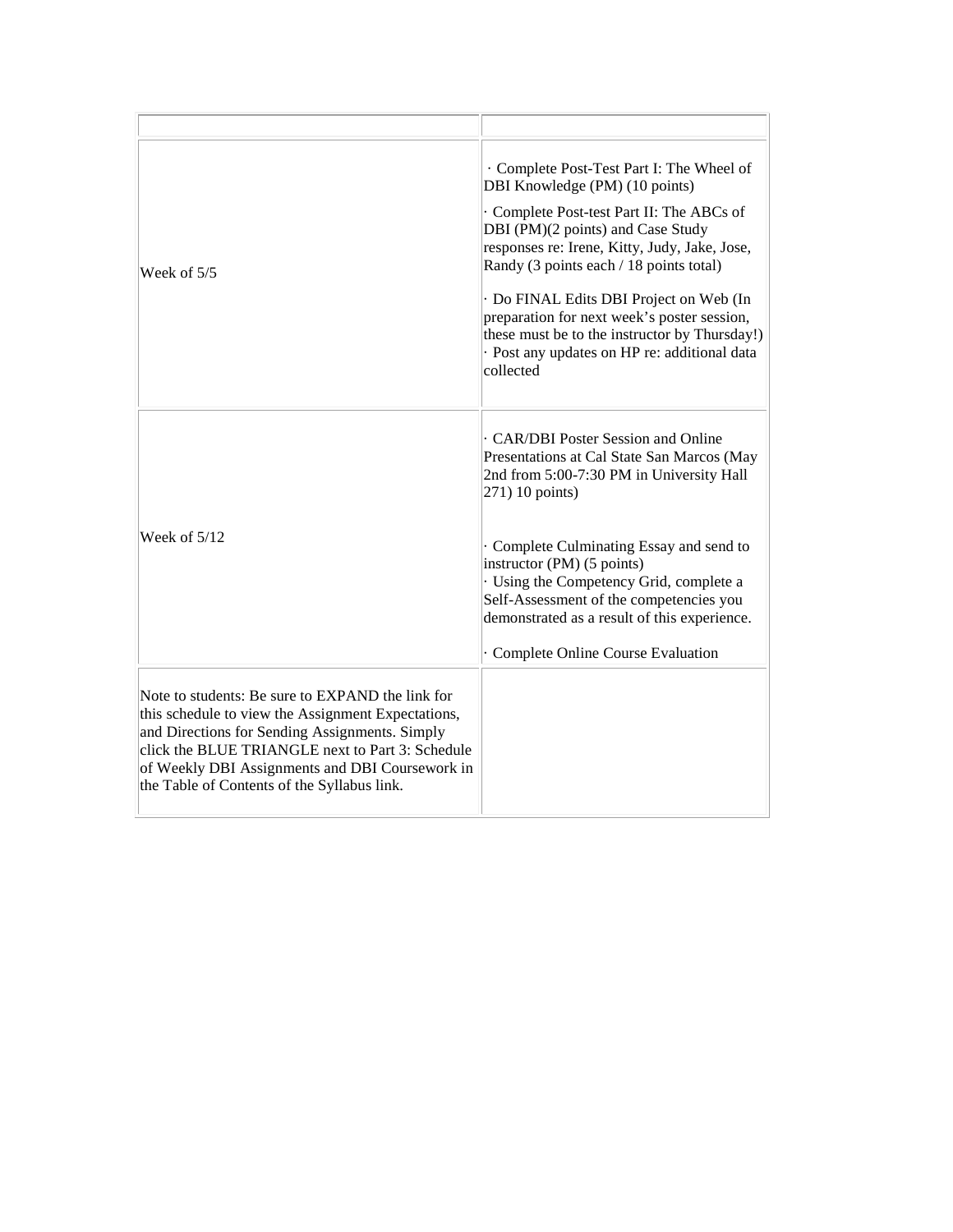## **Applying Bloom's Taxonomy to Your Assignments**

Assignments for this course reflect Bloom's Taxonomy and are designed to assess your: acquisition of knowledge related to Course Objectives #1, 2, and 3; your application of knowledge related to Course Objectives #4 and 5; your synthesis, analysis and generalization of knowledge related to all course objectives.

### Acquisition of Knowledge.

You will complete modules that assess your acquisition of key concepts. In these modules, you will generate your own written responses to the Focus Questions for each of the ten topics of the class. You will be invited to compare your responses with those of other teachers.

### Application of Knowledge.

Given a student with special needs who might be enrolled in your class, you will use the principles of Collaborative Action Research to complete a Data-Based Instruction project (see System for Evaluating Data-Based Instruction Project). You will apply the key concepts you have acquired related to characteristics and learning needs of students with special needs. You will develop a system to assess learner progress on identified academic objectives. You will analyze the effect of instructional procedures on the student's progress and you will make recommendations for re-design of instruction or continuation. In other words, you will make databased decisions.

#### Generalization of Knowledge.

To demonstrate your ability to integrate and generalize the information from this course, you will develop an electronic, web-based resource file that reflects your interests. Sites may include model programs, key personnel, instructional materials, and so on. You are expected to post the results of your web-research on the electronic forum (Discussion Board).

### Analysis and Synthesis of Knowledge.

Your participation throughout the course will include Private Mail correspondence with the instructor(s), and correspondence with selected classmates via an electronic forum (Discussion Board). Your written contributions are expected to reflect analysis and synthesis of course concepts.

One of your written contributions will be an abstract of a recently published (between 1999-2003) research-based article related to Collaborative Action Research and/or Data Based Instruction. You will complete a Culminating Essay in which you summarize the Collaborative Action Research process you used to complete the Data Based Instruction project. Using the Competency Grid, you will also complete a self-assessment of the competencies you demonstrated as a result of this experience.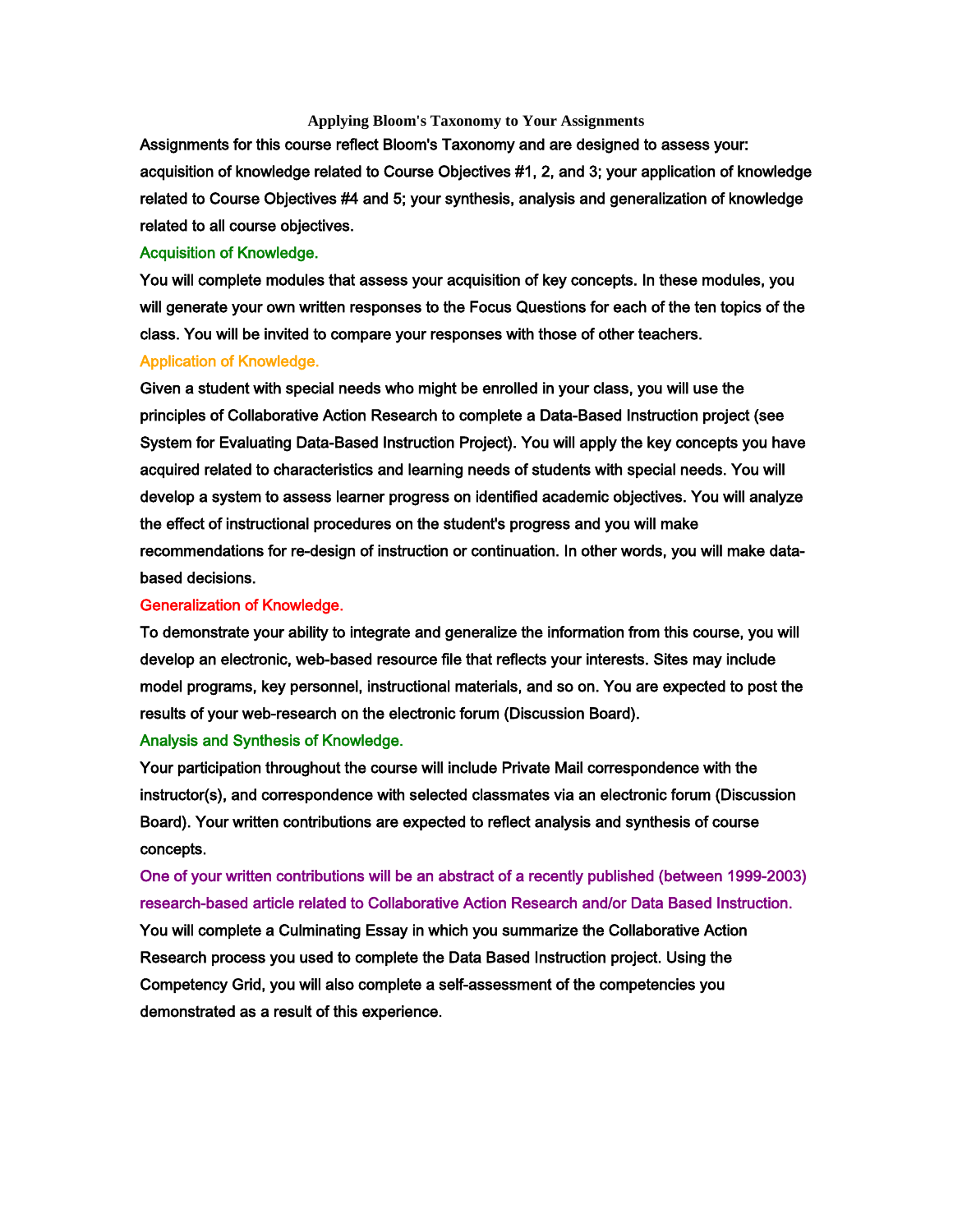# **Required Readings**

Selected sections of Lovitt (2000) will be assigned along with abstracts of research related to a variety of effective teaching practices. Abstracts by Ann Nevin, Jacque Thousand, and Toni Hood are available: [Effective Teaching Abstracts](javascript:doWindowOpen() 

As professional educators, there is an expectation that course participants will continue to select and compile other sources (favorite web sites, movies, videos, curriculum materials, and textbooks) to enhance their growth in areas of personal interest to them.



**Textbook This book is selected because of its wide range of examples of applying researched best SCHOOL practices to various academic subjects. Lovitt, Thomas. (2000).** *Preventing School Dropouts.* **Austin, TX: PRO-ED. ISBN 0-89079-824-9** 

Textbook **This book is selected because of its wide range of examples of action research in schools and communities.** 

Sagor, Richard. (1992). How to Conduct Collaborative Action Research. Alexandria, VA: Association for Supervision and Curriculum Development. ISBN 0-87120-201-8 **Course participants will also secure a copy of Lovitt's APPENDIX A from your instructor(s).**